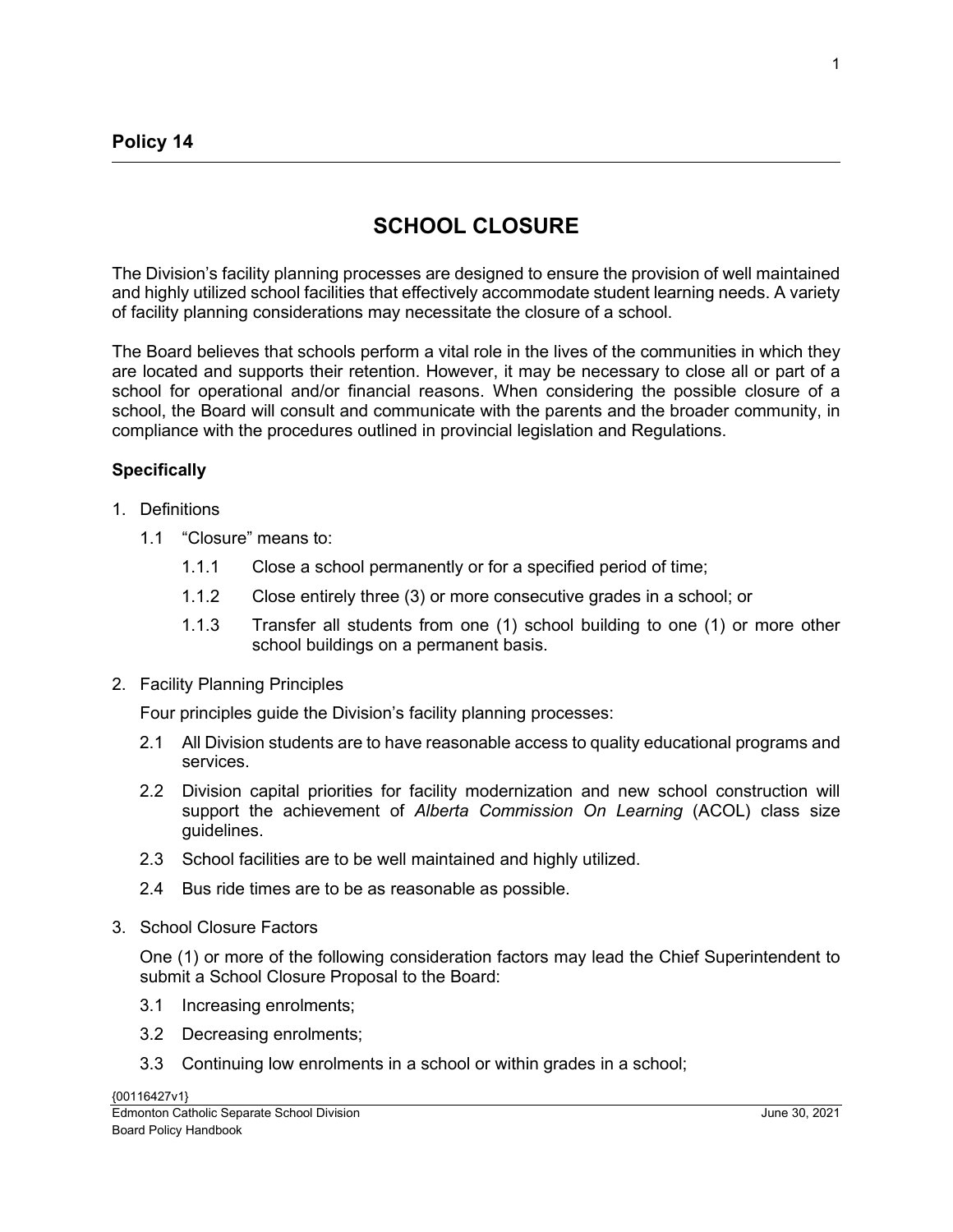- 3.4 Enhancing the effectiveness of program delivery;
- 3.5 Improving school facility utilization;
- 3.6 Improving cost effectiveness;
- 3.7 Threats to health and/or safety.

A proposal for school closure may also be initiated at the request of the Board.

4. School Closure Proposal

A School Closure Proposal prepared by the Chief Superintendent shall include the following:

- 4.1 The consideration factors precipitating the proposed school closure;
- 4.2 How the closure would affect the attendance area defined for that school;
- 4.3 How the closure would affect the attendance at other schools;
- 4.4 Information on the Board's long-range capital plan;
- 4.5 The number of students who would need to be relocated as a result of the closure;
- 4.6 The need for, and extent of, busing;
- 4.7 Program implications for other schools and for the students when they are attending other schools;
- 4.8 The educational and financial impact of closing the school, including the effect on operational costs and capital implications;
- 4.9 The educational and financial impact if the school were to remain open;
- 4.10 The capital needs of the schools that may have increased enrolment as a result of the closure;
- 4.11 Possible uses of the school building or space if the entire school is being closed, or three (3) or more consecutive grades in the school are being closed entirely.
- 4.12 A viable Catholic education option in the sector.
- 5. Notice of Motion Proposed School Closure

In the event that the Board decides to proceed with the proposed school process following its review of the Chief Superintendent's School Closure Proposal, the matter shall be raised by way of a Notice of Motion made at a regular meeting of the Board.

The Notice of Motion signals the beginning of the Division's public consultation process. No decision with respect to the school closure will be made until the completion of the procedures outlined in sections 5, 6 and 7 of this policy and at least twelve (12) weeks have passed since the date of this Notice of Motion.

The Notice of Motion shall include:

- 5.1 The school and grades affected by the proposed school closure;
- 5.2 The date upon which the Board plans to vote on the motion to close the school.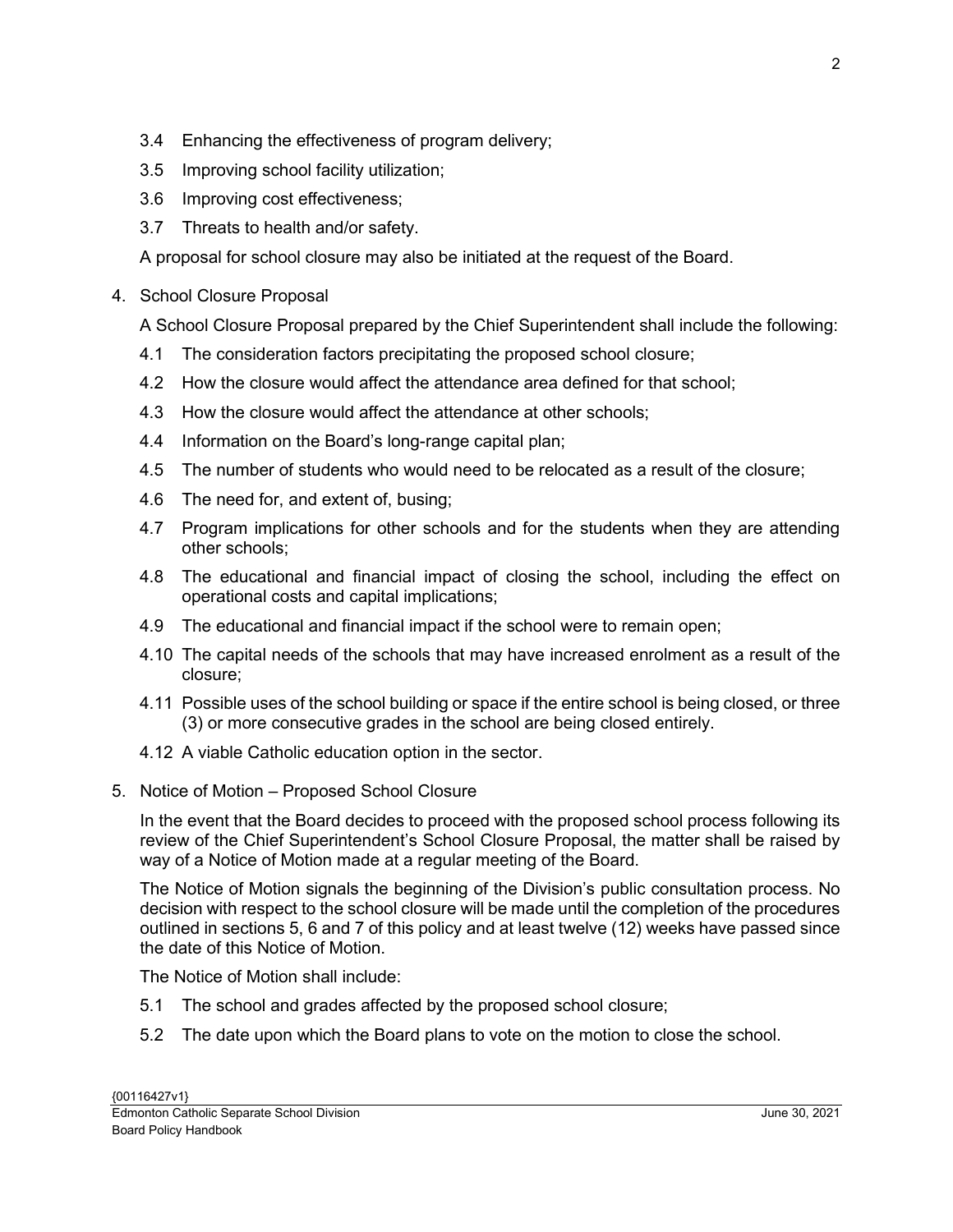6. Notification of Proposed School Closure

Where a Notice of Motion is tabled to consider the closure of a school, the Board shall, in writing, notify the parents of every student enrolled in the school who, in the opinion of the Board, will be significantly affected by the closure.

This written parental Notification shall provide the following information:

- 6.1 The School Closure Proposal prepared by the Chief Superintendent pursuant to section 4 of this policy;
- 6.2 The date, time, format and location of the public meeting organized and convened by the Board for the purpose of discussing the information provided to the parents in the School Closure Proposal;
- 6.3 The date upon which the Board plans to vote on the motion to close the school.
- 7. Public Meeting Proposed School Closure

Where a Notice of Motion is tabled to consider the closure of a school, the Board shall:

- 7.1 Organize and convene a public meeting for the purpose of discussing the information provided to the parents in the School Closure Proposal;
- 7.2 Post the time and place of the public meeting in five (5) or more conspicuous places in the area or areas of the school or schools affected by the closure for a period of at least fourteen (14) days prior to the date of the public meeting;
- 7.3 Advertise the time and place of the public meeting in a newspaper circulating within the area or areas of the school or schools affected by the closure, on at least two (2) occasions as close as is practicable to the date of the meeting;
- 7.4 Ensure that at least two (2) Trustees shall be in attendance at the meeting;
- 7.5 Ensure that minutes of the public meeting are prepared;
- 7.6 Provide an opportunity for the Council of the municipality in which the school is located to provide a statement to the Board of the impact the closure may have on the community; and
- 7.7 Establish a date by which written submissions relating to the proposed school closure will be received for its consideration following the meeting.
- 8. Board Decision on Proposed School Closure
	- 8.1 The Board shall not make a final decision on the proposed school closure until at least three (3) weeks have passed since the date of the public meeting and until at least twelve (12) weeks have passed since the date of the Notice of Motion in section 5;
	- 8.2 The Board shall give due consideration to any written submissions related to the proposed school closure that it receives after the public meeting referred to in section 7 of this policy;
	- 8.3 The Board shall by resolution decide whether or not to close the school.